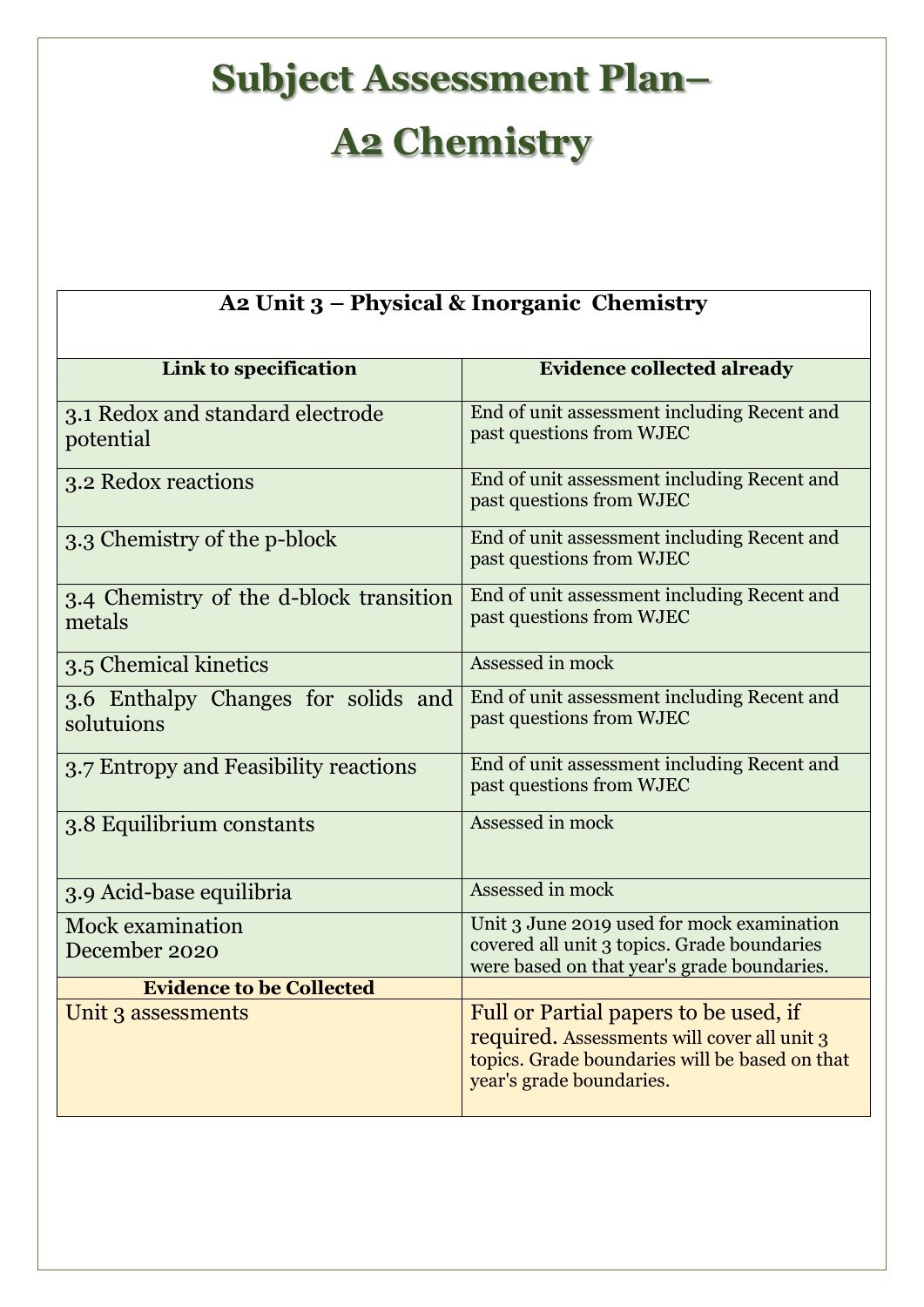## **Subject Assessment Plan– A2 Chemistry**

| A2 Unit 4 – Organic Chemistry & Analysis                  |                                                                                                                                                                              |
|-----------------------------------------------------------|------------------------------------------------------------------------------------------------------------------------------------------------------------------------------|
| Link to specification                                     | <b>Evidence collected already</b>                                                                                                                                            |
| 4.1 Stereoisomerism                                       | End of unit assessment including Recent and<br>past questions from WJEC                                                                                                      |
| 4.2 Aromaticity                                           | End of unit assessment including Recent and<br>past questions from WJEC                                                                                                      |
| 4.3 Alcohols and phenols                                  | End of unit assessment including Recent and<br>past questions from WJEC                                                                                                      |
| 4.4 Aldehydes and ketones                                 | End of unit assessment including Recent and<br>past questions from WJEC                                                                                                      |
| 4.6 Amines                                                | End of unit assessment including Recent and<br>past questions from WJEC                                                                                                      |
| 4.7 Amino acids, peptides and proteins                    | End of unit assessment including Recent and<br>past questions from WJEC                                                                                                      |
| <b>Evidence to be Collected</b>                           |                                                                                                                                                                              |
| their<br>Carboxylic<br>acids<br>and<br>4.5<br>derivatives | To be assessed in full or partial paper tests                                                                                                                                |
| 4.8 Organic synthesis and analysis                        | To be assessed in full or partial paper tests                                                                                                                                |
| Unit4 assessments                                         | Full or Partial papers Unit 4 to be used,<br>if required.<br>Assessments will cover all unit 4 topics. Grade<br>boundaries will be based on that year's grade<br>boundaries. |